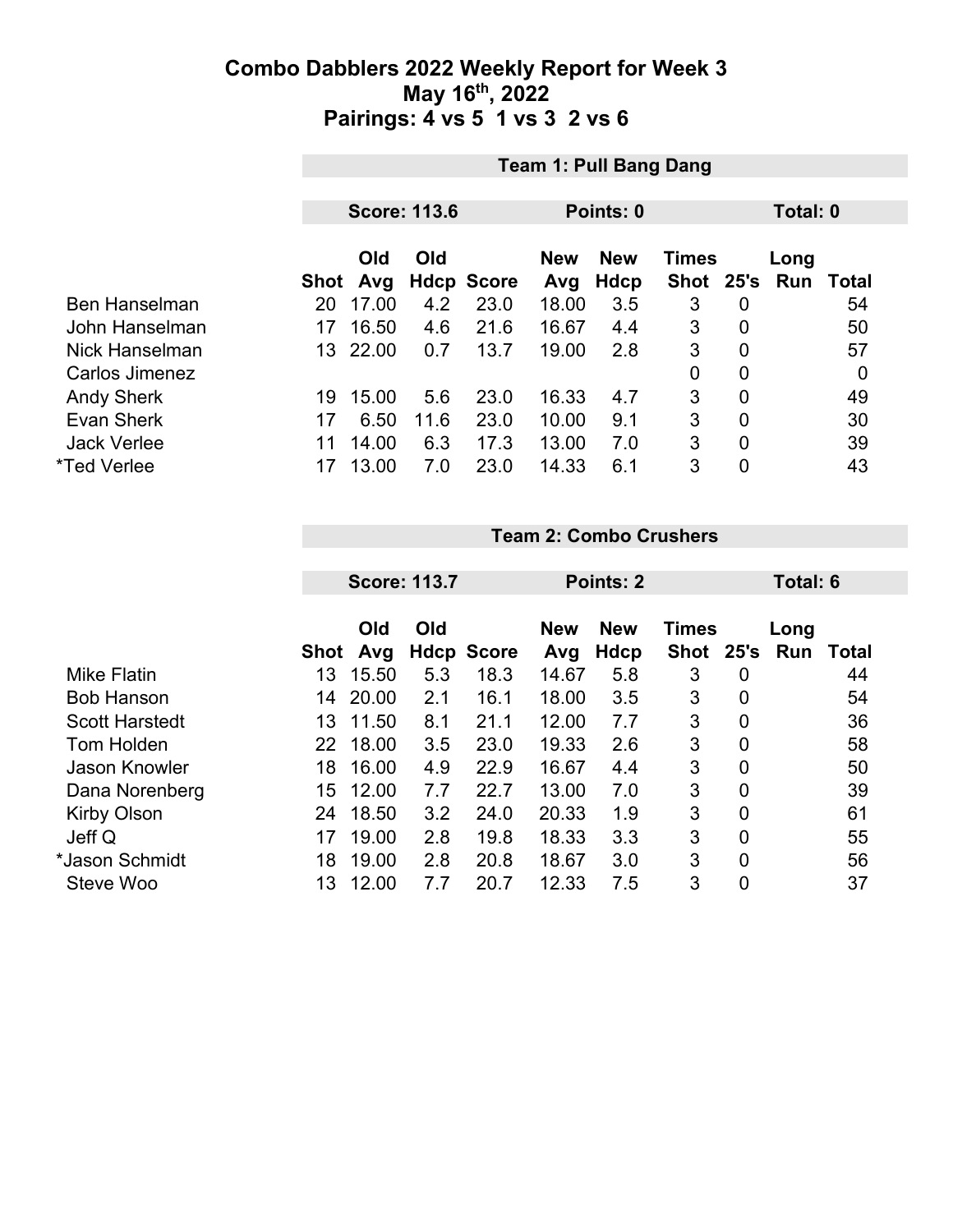|                        |    | <b>Team 3: Rebel Electric</b> |                     |                           |              |                  |                    |             |          |             |  |  |
|------------------------|----|-------------------------------|---------------------|---------------------------|--------------|------------------|--------------------|-------------|----------|-------------|--|--|
|                        |    |                               | <b>Score: 115.0</b> |                           |              | <b>Points: 2</b> |                    |             | Total: 4 |             |  |  |
|                        |    |                               |                     |                           |              |                  |                    |             |          |             |  |  |
|                        |    | Old                           | Old                 |                           | <b>New</b>   | <b>New</b>       | <b>Times</b>       |             | Long     |             |  |  |
| Pete Janoski           | 17 | Shot Avg<br>19.50             | 2.5                 | <b>Hdcp Score</b><br>19.5 | Avg<br>18.67 | Hdcp<br>3.0      | Shot 25's Run<br>3 | 0           |          | Total<br>56 |  |  |
| Dan Loney              |    | 22 21.00                      | 1.4                 | 23.0                      | 21.33        | 1.2              | 3                  | 0           |          | 64          |  |  |
| John Maki              | 17 | 13.50                         | 6.7                 | 23.0                      | 14.67        | 5.8              | 3                  | 0           |          | 44          |  |  |
| <b>Jay Scott</b>       | 17 | 20.50                         | 1.8                 | 18.8                      | 19.33        | 2.6              | 3                  | $\mathbf 0$ |          | 58          |  |  |
| John Steffens          |    | 22 20.50                      | 1.8                 | 23.0                      | 21.00        | 1.4              | 3                  | $\mathbf 0$ |          | 63          |  |  |
| <b>Ryan Steffens</b>   | 17 | 19.50                         | 2.5                 | 19.5                      | 18.67        | 3.0              | 3                  | 0           |          | 56          |  |  |
| <b>Jeff Stifter</b>    | 11 | 14.50                         | 6.0                 | 17.0                      | 13.33        | 6.8              | 3                  | $\mathbf 0$ |          | 40          |  |  |
| *Kirk Stifter          | 21 | 16.50                         | 4.6                 | 23.0                      | 18.00        | 3.5              | 3                  | 0           |          | 54          |  |  |
| <b>Andy Yannerally</b> | 19 | 13.50                         | 6.7                 | 23.0                      | 15.33        | 5.4              | 3                  | 0           |          | 46          |  |  |

|                         |      |            | <b>Score: 104.4</b> |                   |                   | Points: 0                 |                           |   | <b>Total: 2</b> |       |  |
|-------------------------|------|------------|---------------------|-------------------|-------------------|---------------------------|---------------------------|---|-----------------|-------|--|
|                         | Shot | Old<br>Avg | Old                 | <b>Hdcp Score</b> | <b>New</b><br>Avg | <b>New</b><br><b>Hdcp</b> | <b>Times</b><br>Shot 25's |   | Long<br>Run     | Total |  |
| <b>Carl Carl</b>        | 16   | 19.50      | 2.5                 | 18.5              | 18.33             | 3.3                       | 3                         | 0 |                 | 55    |  |
| Craig Craig             | 12   | 16.50      | 4.6                 | 16.6              | 15.00             | 5.6                       | 3                         | 0 |                 | 45    |  |
| <b>Kenny Huntington</b> | 14   | 18.50      | 3.2                 | 17.2              | 17.00             | 4.2                       | 3                         | 0 |                 | 51    |  |
| Kyle Kyle               | 9    | 17.00      | 4.2                 | 13.2              | 14.33             | 6.1                       | 3                         | 0 |                 | 43    |  |
| Tim Lanigan             | 20   | 19.00      | 2.8                 | 22.8              | 19.33             | 2.6                       | 3                         | 0 |                 | 58    |  |
| *Mike Lanigun           | 18   | 20.00      | 2.1                 | 20.1              | 19.33             | 2.6                       | 3                         | 0 |                 | 58    |  |
| <b>Matt Matt</b>        | 15   | 20.50      | 1.8                 | 16.8              | 18.67             | 3.0                       | 3                         | 0 |                 | 56    |  |
| <b>Mike Mike</b>        | 14   | 15.00      | 5.6                 | 19.6              | 14.67             | 5.8                       | 3                         | 0 |                 | 44    |  |
| <b>Tommy Neary</b>      | 14   | 16.00      | 4.9                 | 18.9              | 15.33             | 5.4                       | 3                         | 0 |                 | 46    |  |
| <b>Scott Scott</b>      | 22   | 13.50      | 6.7                 | 23.0              | 16.33             | 4.7                       | 3                         | 0 |                 | 49    |  |

**Team 4: Lani Guns**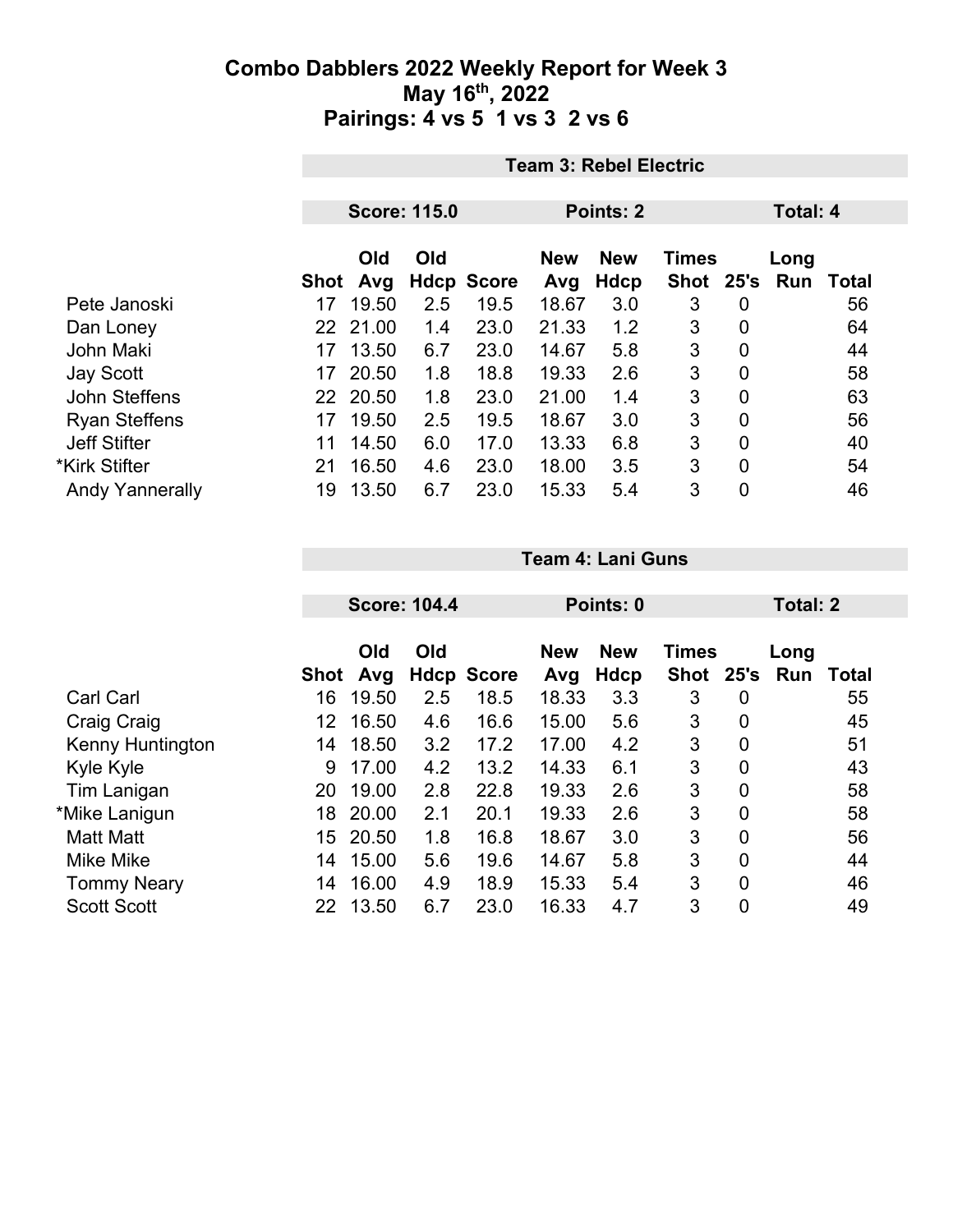|                      |      | <b>Team 5: Armed and Fabulous</b> |      |                   |            |             |              |                |      |              |  |  |
|----------------------|------|-----------------------------------|------|-------------------|------------|-------------|--------------|----------------|------|--------------|--|--|
|                      |      | <b>Score: 114.1</b><br>Points: 2  |      |                   |            |             |              |                |      |              |  |  |
|                      |      |                                   |      |                   |            |             | Total: 4     |                |      |              |  |  |
|                      |      | Old                               | Old  |                   | <b>New</b> | <b>New</b>  | <b>Times</b> |                | Long |              |  |  |
|                      | Shot | Avg                               |      | <b>Hdcp Score</b> | Avg        | <b>Hdcp</b> | Shot 25's    |                | Run  | <b>Total</b> |  |  |
| Aj Aj                | 21   | 19.50                             | 2.5  | 23.0              | 20.00      | 2.1         | 3            | 0              |      | 60           |  |  |
| Dan D                | 16   | 16.00                             | 4.9  | 20.9              | 16.00      | 4.9         | 3            | $\overline{0}$ |      | 48           |  |  |
| Ryan F               | 18   | 17.00                             | 4.2  | 22.2              | 17.33      | 4.0         | 3            | 0              |      | 52           |  |  |
| Randy G              | 6    | 9.50                              | 9.5  | 15.5              | 8.33       | 10.3        | 3            | 0              |      | 25           |  |  |
| *Cord H              | 21   | 16.50                             | 4.6  | 23.0              | 18.00      | 3.5         | 3            | 0              |      | 54           |  |  |
| Don H                | 18   | 21.00                             | 1.4  | 19.4              | 20.00      | 2.1         | 3            | 0              |      | 60           |  |  |
| Dylan M              | 20   | 15.00                             | 5.6  | 23.0              | 16.67      | 4.4         | 3            | 0              |      | 50           |  |  |
| <b>Stacy Stacy</b>   | 10   | 6.50                              | 11.6 | 21.6              | 7.67       | 10.7        | 3            | $\overline{0}$ |      | 23           |  |  |
| James W              | 12   | 17.50                             | 3.9  | 15.9              | 15.67      | 5.1         | 3            | 0              |      | 47           |  |  |
| <b>Cilhan Yilmaz</b> | 12   | 7.50                              | 10.9 | 22.9              | 9.00       | 9.8         | 3            | 0              |      | 27           |  |  |

|                    |      | <b>Score: 111.7</b> |      |                   |                   | Points: 0          |                           | Total: 2 |             |       |
|--------------------|------|---------------------|------|-------------------|-------------------|--------------------|---------------------------|----------|-------------|-------|
|                    | Shot | Old<br>Avg          | Old  | <b>Hdcp Score</b> | <b>New</b><br>Avg | <b>New</b><br>Hdcp | <b>Times</b><br>Shot 25's |          | Long<br>Run | Total |
| Craig Benson       | 20   | 16.00               | 4.9  | 23.0              | 17.33             | 4.0                | 3                         | 0        |             | 52    |
| David David        | 17   | 7.00                | 11.2 | 23.0              | 10.33             | 8.9                | 3                         | 0        |             | 31    |
| <b>Rod Duvniak</b> | 15   | 16.00               | 4.9  | 19.9              | 15.67             | 5.1                | 3                         | 0        |             | 47    |
| Cory Frasl         | 18   | 15.50               | 5.3  | 23.0              | 16.33             | 4.7                | 3                         | 0        |             | 49    |
| <b>Gary Gary</b>   | 9    | 15.00               | 5.6  | 14.6              | 13.00             | 7.0                | 3                         | 0        |             | 39    |
| <b>Bob McLean</b>  | 21   | 20.50               | 1.8  | 22.8              | 20.67             | 1.6                | 3                         | 0        |             | 62    |
| Mike Mike          | 9    | 10.50               | 8.8  | 17.8              | 10.00             | 9.1                | 3                         | 0        |             | 30    |
| Ross Phenning      | 9    | 10.50               | 8.8  | 17.8              | 10.00             | 9.1                | 3                         | 0        |             | 30    |

**Team 6: Loaded Spuds**

| <b>Super Shooters:</b> | None |
|------------------------|------|
|------------------------|------|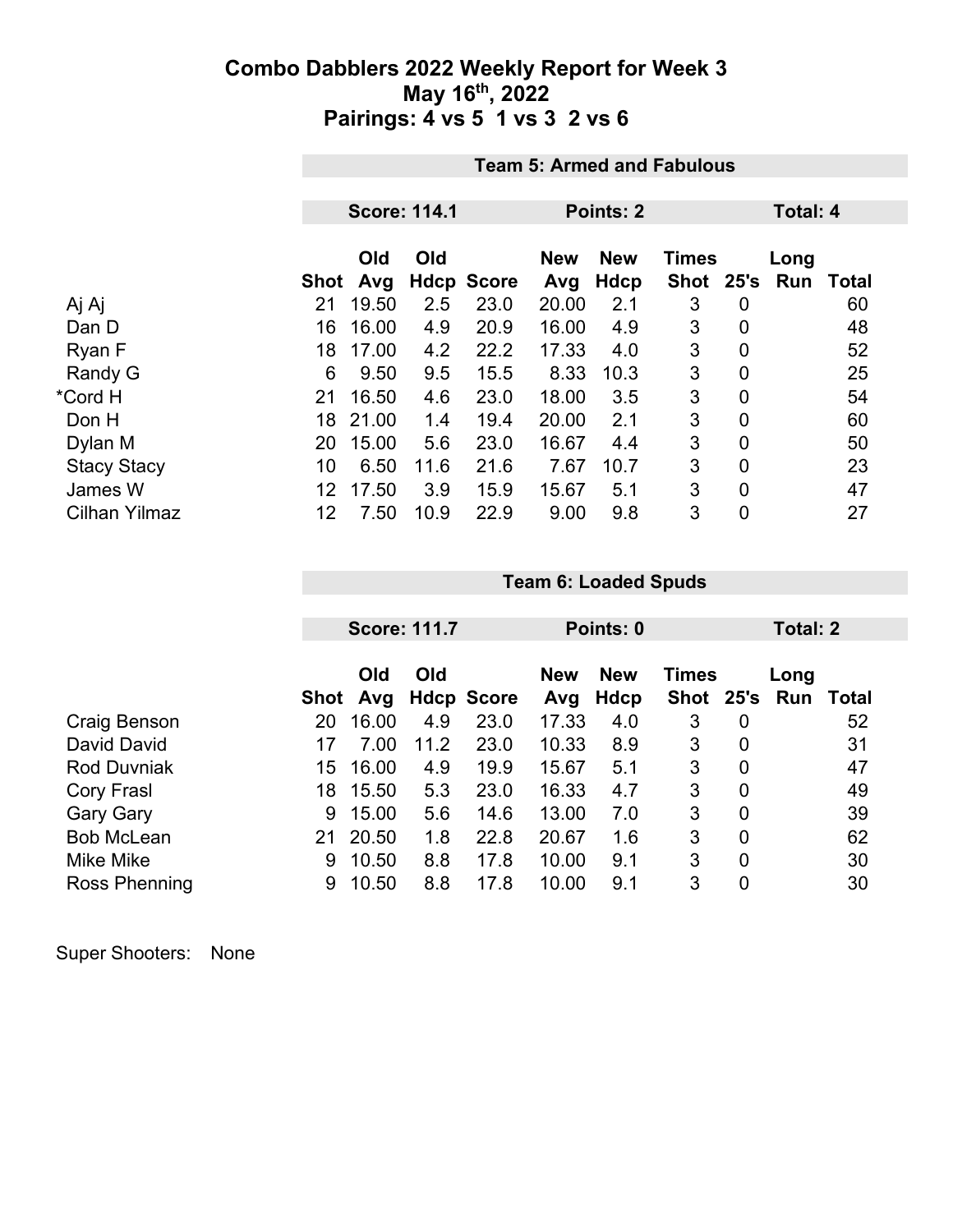# **Combo Dabblers 2022 Team Standings through week 3**

| Team 2 | <b>Combo Crushers</b>     | 6.0 |
|--------|---------------------------|-----|
| Team 5 | <b>Armed and Fabulous</b> | 4.0 |
| Team 3 | <b>Rebel Electric</b>     | 4.0 |
| Team 6 | <b>Loaded Spuds</b>       | 2.0 |
| Team 4 | <b>Lani Guns</b>          | 2.0 |
| Team 1 | <b>Pull Bang Dang</b>     | 0.0 |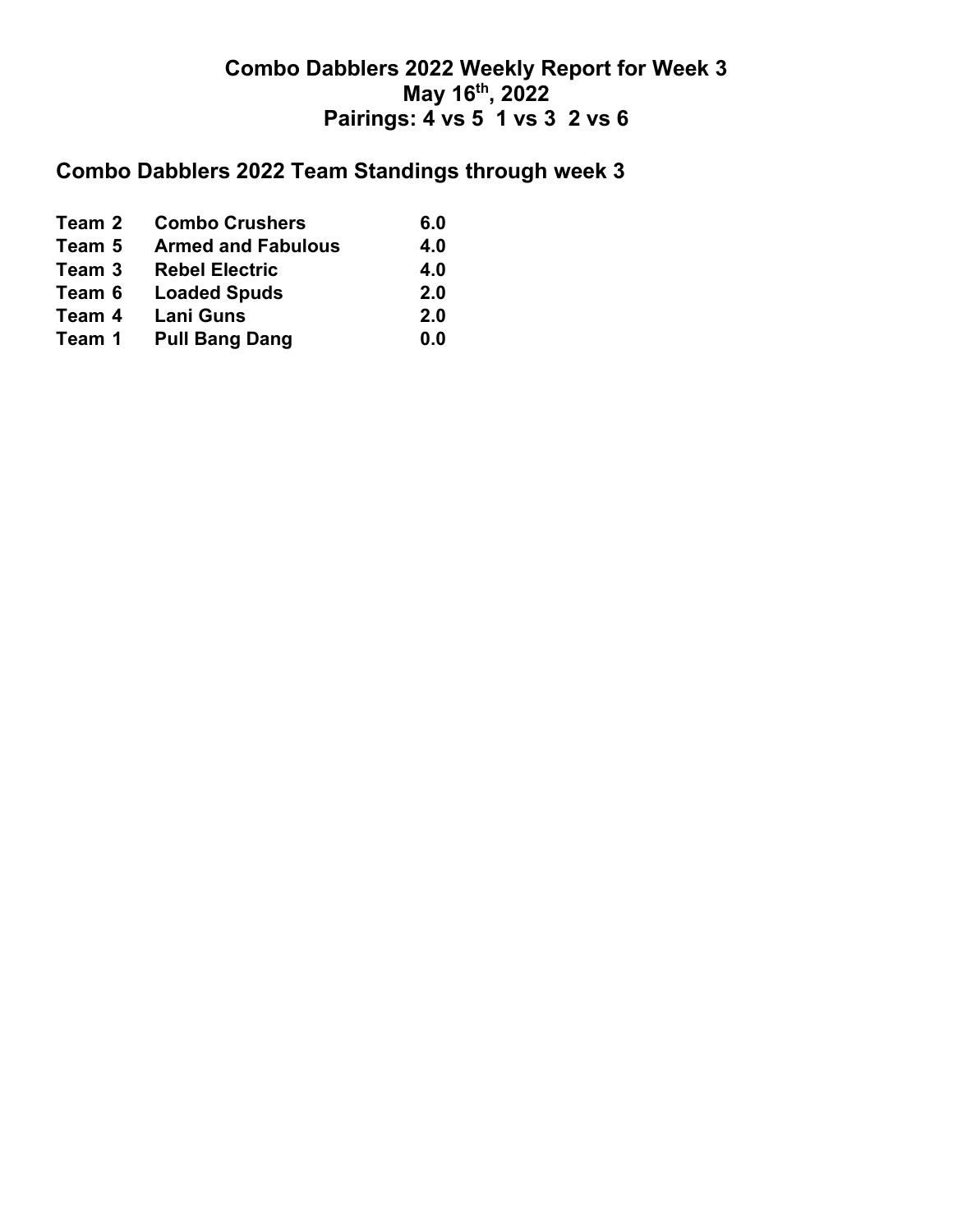## **Combo Dabblers 2022 Total Target Leaders Through Week 3**

| Shooter                 | Total | Avg   |                | <b>Rounds Straights Team</b> |                           |
|-------------------------|-------|-------|----------------|------------------------------|---------------------------|
| Dan Loney               | 64    | 21.33 | 3              | 0                            | <b>Rebel Electric</b>     |
| <b>John Steffens</b>    | 63    | 21.00 | 3              | 0                            | <b>Rebel Electric</b>     |
| <b>Bob McLean</b>       | 62    | 20.67 | 3              | 0                            | <b>Loaded Spuds</b>       |
| <b>Kirby Olson</b>      | 61    | 20.33 | 3              | 0                            | <b>Combo Crushers</b>     |
| Aj Aj                   | 60    | 20.00 | 3              | 0                            | <b>Armed and Fabulous</b> |
| Don H                   | 60    | 20.00 | 3              | 0                            | <b>Armed and Fabulous</b> |
| <b>Tom Holden</b>       | 58    | 19.33 | 3              | 0                            | <b>Combo Crushers</b>     |
| <b>Jay Scott</b>        | 58    | 19.33 | 3              | 0                            | <b>Rebel Electric</b>     |
| <b>Tim Lanigan</b>      | 58    | 19.33 | 3              | 0                            | Lani Guns                 |
| Mike Lanigun            | 58    | 19.33 | 3              | 0                            | Lani Guns                 |
| <b>Nick Hanselman</b>   | 57    | 19.00 | 3              | 0                            | <b>Pull Bang Dang</b>     |
| <b>Matt Matt</b>        | 56    | 18.67 | 3              | 0                            | Lani Guns                 |
| <b>Ryan Steffens</b>    | 56    | 18.67 | 3              | 0                            | <b>Rebel Electric</b>     |
| <b>Jason Schmidt</b>    | 56    | 18.67 | 3              | 0                            | <b>Combo Crushers</b>     |
| Pete Janoski            | 56    | 18.67 | 3              | 0                            | <b>Rebel Electric</b>     |
| Jeff Q                  | 55    | 18.33 | 3              | 0                            | <b>Combo Crushers</b>     |
| <b>Carl Carl</b>        | 55    | 18.33 | 3              | 0                            | Lani Guns                 |
| <b>Kirk Stifter</b>     | 54    | 18.00 | 3              | 0                            | <b>Rebel Electric</b>     |
| <b>Ben Hanselman</b>    | 54    | 18.00 | 3              | 0                            | <b>Pull Bang Dang</b>     |
| <b>Bob Hanson</b>       | 54    | 18.00 | 3              | 0                            | <b>Combo Crushers</b>     |
| Cord H                  | 54    | 18.00 | 3              | 0                            | <b>Armed and Fabulous</b> |
| Ryan F                  | 52    | 17.33 | 3              | 0                            | <b>Armed and Fabulous</b> |
| <b>Craig Benson</b>     | 52    | 17.33 | 3              | 0                            | <b>Loaded Spuds</b>       |
| <b>Kenny Huntington</b> | 51    | 17.00 | 3              | 0                            | Lani Guns                 |
| <b>Jason Knowler</b>    | 50    | 16.67 | 3              | 0                            | <b>Combo Crushers</b>     |
| John Hanselman          | 50    | 16.67 | 3              | 0                            | Pull Bang Dang            |
| Dylan M                 | 50    | 16.67 | $\mathfrak{S}$ | 0                            | <b>Armed and Fabulous</b> |
| <b>Andy Sherk</b>       | 49    | 16.33 | 3              | 0                            | Pull Bang Dang            |
| <b>Cory Frasl</b>       | 49    | 16.33 | 3              | 0                            | <b>Loaded Spuds</b>       |
| <b>Scott Scott</b>      | 49    | 16.33 | 3              | 0                            | Lani Guns                 |
| Dan D                   | 48    | 16.00 | 3              | 0                            | <b>Armed and Fabulous</b> |
| James W                 | 47    | 15.67 | 3              | 0                            | <b>Armed and Fabulous</b> |
| <b>Rod Duvniak</b>      | 47    | 15.67 | 3              | 0                            | <b>Loaded Spuds</b>       |
| <b>Andy Yannerally</b>  | 46    | 15.33 | 3              | 0                            | <b>Rebel Electric</b>     |
| <b>Tommy Neary</b>      | 46    | 15.33 | 3              | 0                            | Lani Guns                 |
| <b>Craig Craig</b>      | 45    | 15.00 | 3              | 0                            | Lani Guns                 |
| Mike Mike               | 44    | 14.67 | 3              | 0                            | Lani Guns                 |
| <b>Mike Flatin</b>      | 44    | 14.67 | 3              | 0                            | <b>Combo Crushers</b>     |